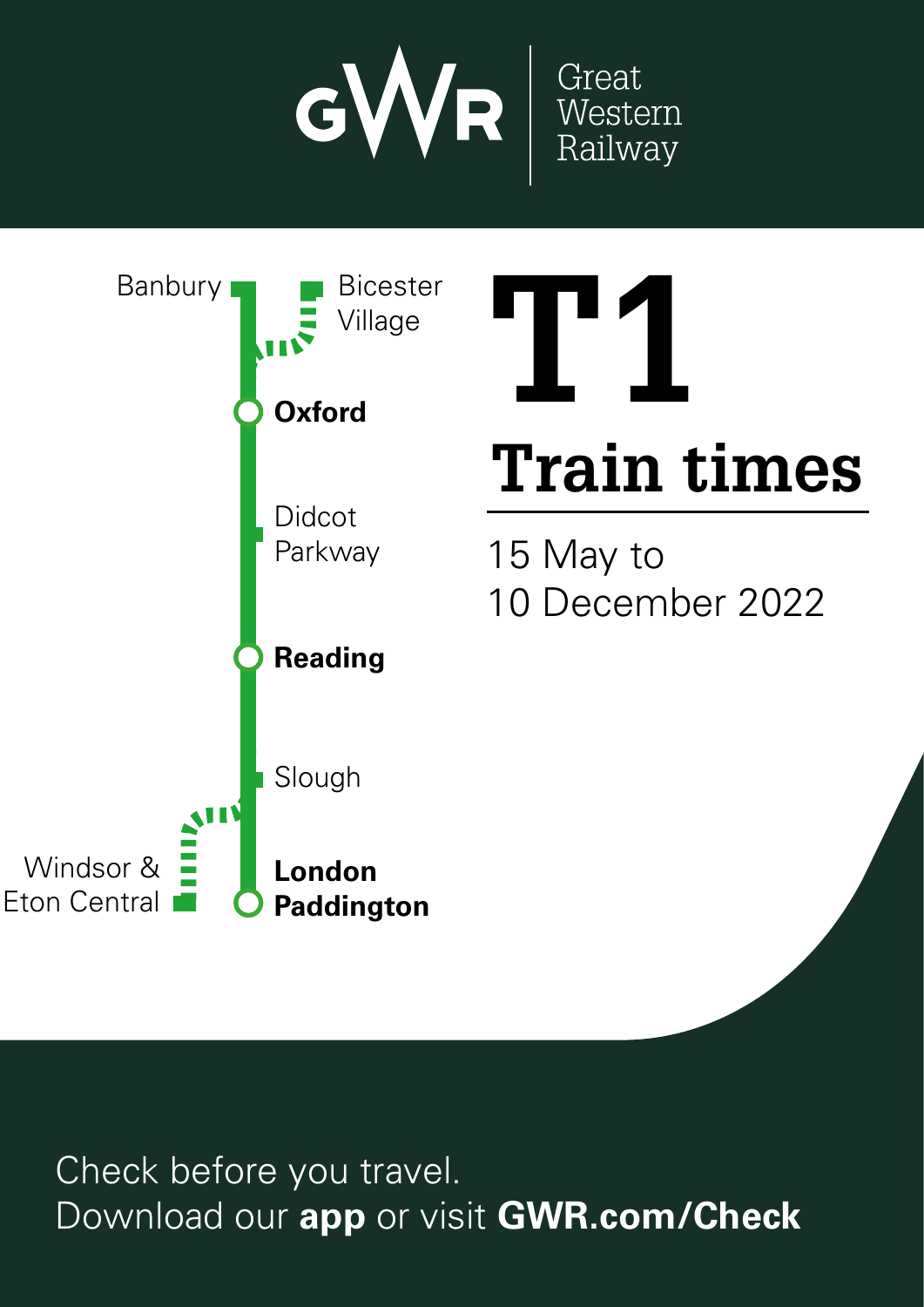## **This timetable shows trains from London Paddington and Reading to Oxford and Banbury (Fast trains).**

### **Changes to published times**

Improvement works may affect services, especially at<br>weekends. Services may also be different on public **GWR.com/check** 

#### **Replacement buses**

Animals<sup>t</sup>, non-folding bikes, and large items of luggage can't be carried on our buse.

h Assistance dogs can be carried.



# **Penalty Fares**

If you don't have a valid ticket you may have to pay a Penalty Fare. Find out more at **GWR.com/revenueprotection** d 1<br><mark>en</mark> to<br><mark>ti</mark> tic<br>**o**<br>fa

#### **National Rail**

Find out more about train times and fares. Call **03457 48 49 50**\* (24 hours, calls may be recorded)<br>or go to **nationalrail.co.uk**<br>. or go to **nationalrail.co.uk** You can also find the National Rail Conditions of Travel here. International charges apply. Calls from mobiles may be higher. The higher. The higher. The higher. The higher. The higher. The higher. The higher mobiles may be higher. The higher mobiles may be higher. The higher mobiles **Company**<br>Beauty re<br>;<br>bl**ipli** ke <mark>m/</mark><br>Download our and checkets and checkets and complete<br>ding to purchase the purchase time and complete and complete and complete and complete and complete and comple re<br>ar<br>m<br>ou Don't miss on the miss of the collection of the collection of the collection of the collection of the collection of the collection of the collection of the collection of the collection of the collection of the collection o

### **PlusBus** ¬

An add-on ticket which gives you discounted bus travel to and from many of our stations. Find out more at **plusbus.info** or<br>;co<br> hal<br>Pis<br>Lombo

#### **Other timetables**

For fast services between London Paddington, Reading and Didcot Parkway, see timetable TS.

For full service between Didcot Parkway and Oxford, see timetable T8.

## **Passenger Assist**

You can arrange help, check station accessibility, buy a ticket and reserve a seat by calling us on Freephone **0800 197 1329** or by text relay **18001 0800 197 1329** (open 0600 to 2300, 7 days a week, except Christmas Day).

You may book assistance by completing the online booking form available on our website.

## **Station accessibility**

### All of our stations are classified for their level of accessibility: Category **A**: This station has step-free access

| <b>Satogory At This station nas stop nos access</b> |
|-----------------------------------------------------|
| to all platforms                                    |
| Category R: This station has a degree of            |

| <b>Satogory D.</b> This station has a asgree of<br>step-free access to the platform,<br>which may be in both directions or<br>in one direction only. Check details<br>on our website |
|--------------------------------------------------------------------------------------------------------------------------------------------------------------------------------------|
| <b>Category C:</b> This station does not have                                                                                                                                        |

step-free access to any platform

### Full details can be found at **GWR.com/PassengerAssist**

## **Operator**

CH Chiltern Railways<br>GW Great Western Ra

- GW Great Western Railway<br>NR Network Rail
- Network Rail

For details of accessibility at any station, check **nationalrail.co.uk**

## **NOTES AND SYMBOLS**

| <b>Bold</b>  | Through service                                                                                                  | $\overline{\phantom{a}}$ | Continued in a later column    |
|--------------|------------------------------------------------------------------------------------------------------------------|--------------------------|--------------------------------|
| Light        | Connecting service                                                                                               |                          | Continued from an earlier colu |
| <b>Green</b> | Runs on certain days only, or has differences at some                                                            |                          |                                |
|              | stations. Please check notes for details                                                                         | a                        | Arrival time                   |
| GW           | Great Western Railway                                                                                            | d                        | Departure time                 |
| ХC           | CrossCountry                                                                                                     | р                        | Previous night                 |
| $\circledR$  | Minimum time, in minutes, you need to allow between<br>connecting services (this is only shown at stations where | ш                        | Stops to pick up passengers o  |
|              | this differs from the standard 5 minute allowance)                                                               | с                        | Change at Reading and Didcot   |
| ٠            | Interchange with London Underground                                                                              | e                        | Change at Slough and Reading   |
| de G         | Heritage railway connection. Operating days vary                                                                 |                          | Change at Slough and Didcot    |
| æ            | PlusBus available. For more details, visit <b>plusbus.info</b>                                                   | g                        | Change at Didcot Parkway       |
| 阿            | SuperFast service. Train makes fewer stops than normal.                                                          | h                        | Connection applies until 11 Se |
|              | Check before you board to ensure that it stops at your                                                           |                          | Change at Didcot Parkway and   |
|              | destination. Bike reservations are compulsory. First Class                                                       | k                        | Change at Reading and Slough   |
|              | accommodation, seat reservations, Wi-Fi and power                                                                | m                        | On Saturday mornings arrives   |
|              | points are available                                                                                             | n                        | Connection applies on Tuesday  |
|              | Bike reservations are compulsory. First Class                                                                    | q                        | Until 11 September arrives 1 n |
|              | accommodation, seat reservations, Wi-Fi and power<br>points are available                                        | r                        | From 18 September arrives 1    |
| t            | Bus service. We are not able to convey heavy luggage,                                                            | MМ                       | Monday mornings                |
|              | prams, bikes or animals (except quide dogs) on bus                                                               | МO                       | Mondays only                   |
|              | services                                                                                                         | МX                       | Not Mondays                    |
| в            | Seat reservations recommended                                                                                    | TSM                      | Tuesday to Saturday mornings   |
|              |                                                                                                                  |                          |                                |

⊠ Seat reservations recommended<br>क्र A trolley service of drinks and snacks is available for all or part of the journey

# **Bags and Luggage**

You can bring up to 3 pieces of luggage, with a maximum size of 30 x 70 x 90cm. Small and medium sized bags can be stored under your seats or in the overhead racks. Large items can be stored in the dedicated luggage areas. Surfboards can't be taken on our IET trains. Look for GWR trains shown with a  $\blacksquare$  symbol in our timetables.

### **Bikes**

You must reserve a bike space on many of our services. These are shown in our timetables. Space is limited, so we have a strict first-come, first-served policy. Book a space at<br>your nearest staffed station, through our Customer Support team, or when you buy your ticket online at **GWR.com**

## **Short platforms**

Some stations have short platforms. In some cases, you can only join or leave the train from certain carriages. Please listen for announcements. So<br>Ca<br>E.

### **Delay Repay**

You are entitled to compensation if your journey has been delayed for 15 minutes or more. Find out more at **GWR.com/DelayRepay** on<br>in the and<br>**ary**<br>title<br>1.<br>**/D D**<br>**D**<br>de

## **Great Western Railway Customer Panel**

#### **Transport Focus**

The UK's independent watchdog for passengers and<br>road users. Call **0300 123 2350**\* or find out more at **transportfocus.org.uk**

#### **Seat reservations on GWR services**

### $\boxtimes$  **(Shown on our Intercity Express Trains, and some long distance regional trains)**

Reservations are recommended on many of our trains. When you try and buy a ticket, we will allocate you a seat if one is available. We leave some space for those with walk-up tickets, or who may have been disrupted.

If you buy a ticket on the day of travel, we may allocate you<br>a space instead of a specific seat. Sit in any unreserved seat in your class of travel, following any current social distancing rules as best you can. **Train times**<br> **D**<br> **D**<br>
If<br>
yo 151<br>ass<br>Des<br>**gi**<br>re a<br>nti

#### **Our seat guarantee**

If you have a reservation on a GWR service and have to stand, you are entitled to compensation. Find out more at **GWR.com ea**<br>ha<br>re ( Download our **app** or visit **GWR.com/Check**

# **Large print timetables** are available for our partially sighted customers. Call **03457 000 125**\* or email **GWR.Feedback@GWR.com**

| rotection                                                                        | $151611101$ driftungungungung.                                                                                                                                                            |            |                 |                 |             |                            | Our seat guarantee                                                                                                                                                                                                 |               |                |                 |             |
|----------------------------------------------------------------------------------|-------------------------------------------------------------------------------------------------------------------------------------------------------------------------------------------|------------|-----------------|-----------------|-------------|----------------------------|--------------------------------------------------------------------------------------------------------------------------------------------------------------------------------------------------------------------|---------------|----------------|-----------------|-------------|
|                                                                                  | Free Wi-Fi and plug sockets are available on most of<br>our trains.                                                                                                                       |            |                 |                 |             |                            | If you have a reservation on a GWR service and have to stand,<br>you are entitled to compensation. Find out more at GWR.com                                                                                        |               |                |                 |             |
| (led                                                                             | <b>Delay Repay</b><br>You are entitled to compensation if your journey has been                                                                                                           |            |                 |                 |             |                            |                                                                                                                                                                                                                    |               |                |                 |             |
| rel here.                                                                        | delayed for 15 minutes or more. Find out more at<br><b>GWR.com/DelayRepay</b>                                                                                                             |            |                 |                 |             |                            |                                                                                                                                                                                                                    |               |                |                 |             |
| avel to and<br>s.info                                                            | <b>Great Western Railway Customer Panel</b><br>Our panel is set up for you to tell us your thoughts and give<br>us feedback on how we are doing. Find out more at<br><b>GWR.com/Panel</b> |            |                 |                 |             |                            | * Standard network charges apply. Calls from mobiles may be higher<br>All information correct at time of publication. Errors and omissions excepted.<br>Download the most up-to-date version at GWR.com/timetables |               |                |                 |             |
| ding                                                                             |                                                                                                                                                                                           |            |                 |                 |             |                            |                                                                                                                                                                                                                    |               |                |                 |             |
|                                                                                  |                                                                                                                                                                                           |            |                 |                 |             |                            |                                                                                                                                                                                                                    |               |                |                 |             |
| d.                                                                               |                                                                                                                                                                                           |            |                 |                 |             |                            |                                                                                                                                                                                                                    |               |                |                 |             |
|                                                                                  |                                                                                                                                                                                           |            |                 |                 |             |                            |                                                                                                                                                                                                                    |               |                |                 |             |
|                                                                                  |                                                                                                                                                                                           |            |                 |                 |             |                            |                                                                                                                                                                                                                    |               |                |                 |             |
| <b>Large print timetables</b> are available for our partially sighted customers. |                                                                                                                                                                                           |            |                 |                 |             |                            |                                                                                                                                                                                                                    |               |                |                 |             |
|                                                                                  |                                                                                                                                                                                           |            |                 |                 |             |                            |                                                                                                                                                                                                                    |               |                |                 |             |
| Call 03457 000 125 <sup>*</sup> or email GWR.Feedback@GWR.com                    |                                                                                                                                                                                           |            |                 |                 |             |                            |                                                                                                                                                                                                                    |               |                |                 |             |
| * Standard network charges apply. Calls from mobiles may be higher.              |                                                                                                                                                                                           |            |                 |                 |             |                            |                                                                                                                                                                                                                    |               |                |                 |             |
|                                                                                  |                                                                                                                                                                                           |            |                 |                 |             |                            |                                                                                                                                                                                                                    |               |                |                 |             |
|                                                                                  |                                                                                                                                                                                           |            |                 | <b>Access</b>   |             | <b>Ticket office hours</b> |                                                                                                                                                                                                                    | <b>Ticket</b> |                |                 | <b>Bike</b> |
| <b>Station</b>                                                                   |                                                                                                                                                                                           | <b>CRS</b> | <b>Operator</b> | <b>Category</b> | Weekdays    | <b>Saturdays</b>           | <b>Sundays</b>                                                                                                                                                                                                     | machine       | <b>Toilets</b> | <b>Car Park</b> | Rack        |
| <b>Banbury</b>                                                                   |                                                                                                                                                                                           | <b>BAN</b> | <b>CH</b>       | A               | 0545-2015   | 0635-2015                  | 0810-1740                                                                                                                                                                                                          |               | $\bullet$      | O               |             |
| <b>Bicester Village</b>                                                          |                                                                                                                                                                                           | <b>BIT</b> | <b>CH</b>       | Α               | 0545-2000   | 0630-2000                  | 0700-1600                                                                                                                                                                                                          |               | $\bullet$      |                 |             |
| <b>Didcot Parkway</b>                                                            |                                                                                                                                                                                           | <b>DID</b> | GW              | A               | 0600-1940   | 0630-1940                  | 0800-1940                                                                                                                                                                                                          | ●             | $\bullet$      | ●               |             |
| <b>London Paddington</b>                                                         |                                                                                                                                                                                           | PAD        | <b>NR</b>       | А               | 24 hrs      | 24 hrs                     | 24 hrs                                                                                                                                                                                                             |               | ی ک            |                 |             |
| Oxford                                                                           |                                                                                                                                                                                           | OXF        | GW              | A               | 0545-2000   |                            |                                                                                                                                                                                                                    |               |                |                 |             |
| Radley                                                                           |                                                                                                                                                                                           |            |                 |                 |             | 0730-2000                  | 0715-2000                                                                                                                                                                                                          |               | $\bullet$      |                 |             |
| Reading                                                                          |                                                                                                                                                                                           | <b>RAD</b> | GW              | B               | Unstaffed   | Unstaffed                  | Unstaffed                                                                                                                                                                                                          |               |                |                 |             |
|                                                                                  |                                                                                                                                                                                           | <b>RDG</b> | <b>NR</b>       | $\overline{A}$  | 0515 - 2245 | 0530-2245                  | 0715-2245                                                                                                                                                                                                          |               | $\bullet$      |                 |             |
| Slough                                                                           |                                                                                                                                                                                           | <b>SLO</b> | GW              | А               | 0600-2130   | 0630-2130                  | 0700-2130                                                                                                                                                                                                          |               | ی ک            |                 |             |
| <b>Windsor &amp; Eton Central</b>                                                |                                                                                                                                                                                           | <b>WNC</b> | GW              | Α               | 0640-1940   | 0640-1940                  | 0820-1750                                                                                                                                                                                                          |               | $\bullet$      |                 |             |

| └         | Continued in a later column<br>Continued from an earlier column |
|-----------|-----------------------------------------------------------------|
| a         | Arrival time                                                    |
| d         | Departure time                                                  |
| p         | Previous night                                                  |
| u         | Stops to pick up passengers only                                |
| C         | Change at Reading and Didcot Parkway                            |
| е         | Change at Slough and Reading                                    |
| f         | Change at Slough and Didcot Parkway                             |
| g         | Change at Didcot Parkway                                        |
| h         | Connection applies until 11 September only                      |
| j         | Change at Didcot Parkway and Reading                            |
| k         | Change at Reading and Slough                                    |
| m         | On Saturday mornings arrives at 0120                            |
| n         | Connection applies on Tuesday to Friday mornings only           |
| q         | Until 11 September arrives 1 minute earlier                     |
| r         | From 18 September arrives 1 minute earlier                      |
| MМ        | Monday mornings                                                 |
| MО        | Mondays only                                                    |
| <b>MY</b> | Not Mondave                                                     |

| А          | Runs until 10 September |
|------------|-------------------------|
| в          | Runs until 11 September |
| c          | Runs from 18 September  |
| <b>BHM</b> | Birmingham New Street   |
|            |                         |

| <b>BMH</b> | Bournemouth               |
|------------|---------------------------|
| <b>GMV</b> | Great Malvern             |
| <b>HFD</b> | Hereford                  |
| <b>MAN</b> | Manchester Piccadilly     |
| SOU        | Southampton Central       |
| <b>WOF</b> | Worcester Foregate Street |
| <b>WOP</b> | Worcestershire Parkway    |
| <b>WOS</b> | Worcester Shrub Hill      |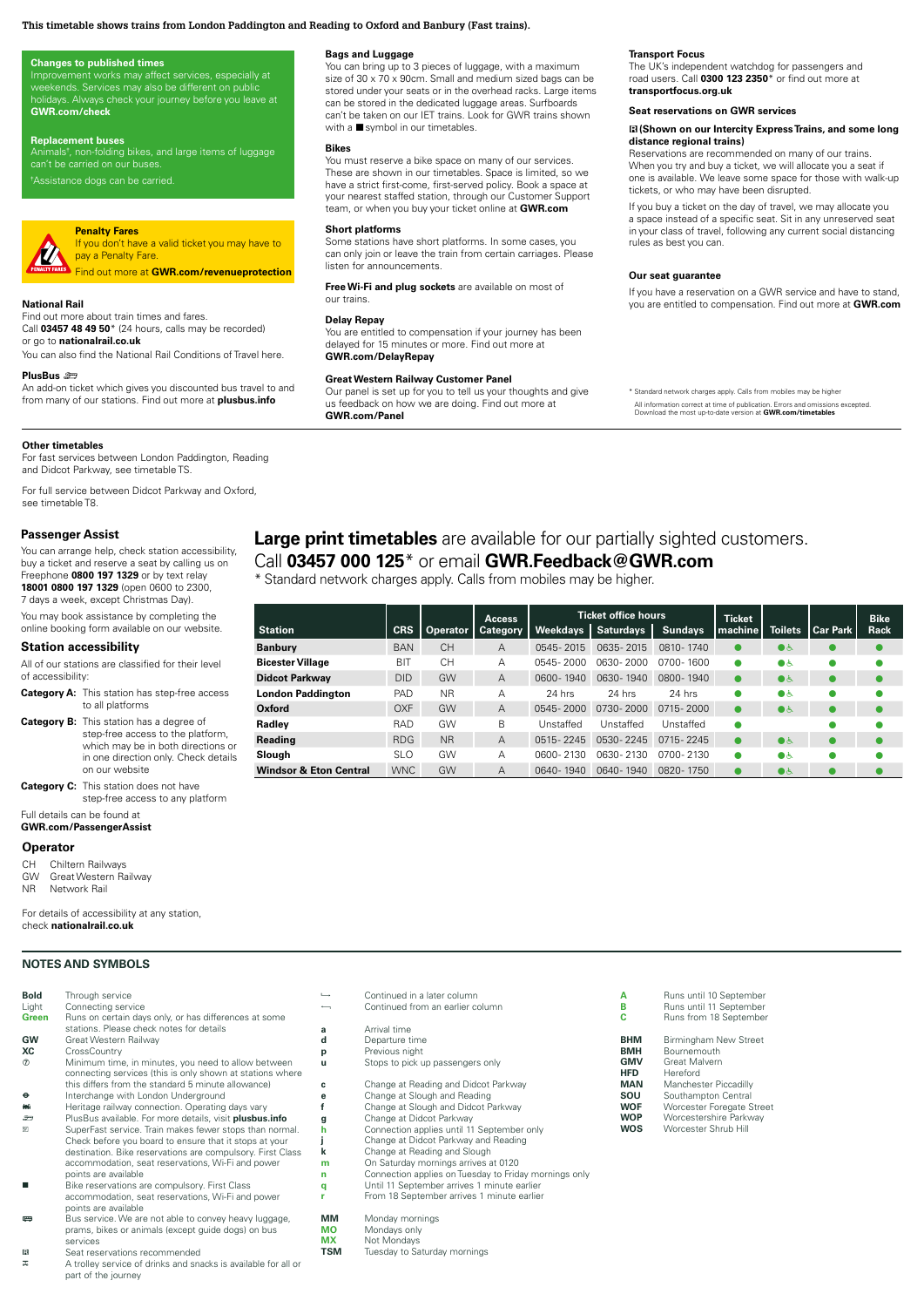## **LONDON PADDINGTON AND READING TO OXFORD AND BANBURY (FAST TRAINS)**

|                  | Operator                                    | GW         | GW                  | XC                     | GW               | GW           | xс                   | GW               | GW                     | XC               | GW         | GW               | GW              | xс         | GW                   | GW              | ХC         | GW              | GW              | ХC           | GW         | GW               | XC              | GW               |
|------------------|---------------------------------------------|------------|---------------------|------------------------|------------------|--------------|----------------------|------------------|------------------------|------------------|------------|------------------|-----------------|------------|----------------------|-----------------|------------|-----------------|-----------------|--------------|------------|------------------|-----------------|------------------|
|                  | <b>Notes</b>                                | <b>MX</b>  |                     |                        |                  |              |                      |                  |                        |                  |            |                  |                 |            |                      |                 |            |                 |                 |              |            |                  |                 |                  |
|                  | <b>Facilities</b>                           |            | - IR                | ∎क्र                   | ⊞ਸ਼ਨ             |              | ∎ਨ                   | ∎⊟ਨ              | - IR                   | ∎≖               | ∎⊟ਨ        | - IR             |                 | ∎≖         | ∎⊟ਨ                  | - IR            | ∎ क्र      | ∎⊟ਨ             | - IR            | ∎ਨ           | ⊞ਸ਼ਨ       | - IR             | ∎ਨ              | ∎⊡ਨ              |
| <b>SAVONOM</b>   | London Paddington e<br>15 d                 | 0032       | 0505                | 0545                   | 0550             |              | 0637                 | 0650             | 0720                   | 0732             | 0750       | 0820             | 0828            | 0832       | 0850                 | 0920            | 0937       | 0950            | 1020            | 1035         | 1050       | 1120             | 1132            | 1150             |
|                  | Windsor & Eton Central<br>d                 | 2354c      |                     | $\cdot$                | 0539             | ٠            | 0616e                | 0640             | 0719                   | $\cdot$          | 0739       | $\cdot$          | ٠               | 0818e      | 0839                 | 0925            | $\cdot$    | 0945            | 1025            | $\cdot$      | 1045       | 1125             | $\cdot$         | 1145             |
| $\overline{a}$   | $\circled{3}$ d<br>Slough <i>s</i> ⊟        | 0050       | 0522                |                        | 0604             |              | 0633                 | 0704             | 0734                   | ×,               | 0804       | $\epsilon$       | 0815c           | 0831       | 0904                 | 0934            | 0942       | 1005            | 1034            |              | 1104       | 1134             |                 | 1204             |
| <b>FRIDAYS</b>   | $\circledcirc$ d                            | 0115       | 0539                | 0615                   | 0618             | 0622         | 0714                 | 0718             | 0749                   | 0815             | 0819       | 0846             | 0853            | 0913       | 0918                 | 0948            | 1015       | 1019            | 1048            | 1115         | 1119       | 1149             | 1213            | 1218             |
|                  | Reading $\equiv$                            |            |                     |                        |                  |              |                      |                  |                        |                  |            |                  |                 |            |                      |                 |            |                 |                 |              |            |                  |                 |                  |
|                  | Didcot Parkway<br>d                         | 0133       | 0553                |                        |                  | 0651         |                      |                  |                        |                  |            | 0905             | 0910            |            |                      |                 |            |                 |                 |              |            |                  |                 |                  |
|                  | Oxford $\equiv$<br>a                        | 0146       | 0607                | 0637                   | 0649             | 0703         | 0737                 | 0745             | 0812                   | 0838             | 0842       | 0918             | 0925            | 0936       | 0943                 | 1015            | 1038       | 1042            | 1112            | 1138         | 1142       | 1213             | 1238            | 1242             |
|                  | <b>Bicester Village</b><br>$\mathsf{a}$     |            |                     | 0657                   | 0716             |              | 0759                 | 0822             | 0838                   | $\cdot$          | 0924       | $\cdot$          | 0956            | $\cdot$    | 1022                 | 1055            |            | 1126            | 1156            | $\cdot$      | 1220       | 1249             | $\cdot$         | 1321             |
|                  | Banbury <i>≊</i> ∋<br>a                     |            |                     | 0656                   | ٠                |              | 0756                 | 0823             | $\cdot$                | 0856             |            | $\epsilon$       | 0953            | 0956       | $\cdot$              | $\cdot$         | 1056       | $\cdot$         | $\cdot$         | 1156         | $\cdot$    | 1253             | 1256            | $\cdot$          |
|                  | <b>Train continues to</b>                   |            |                     | <b>MAN</b>             | <b>GMV</b>       |              | <b>MAN</b>           | <b>GMV</b>       |                        | <b>MAN</b>       | <b>GMV</b> |                  |                 | MAN        | <b>GMV</b>           |                 | <b>MAN</b> | <b>HFD</b>      |                 | <b>MAN</b>   | <b>WOS</b> |                  | <b>MAN</b>      | <b>HFD</b>       |
|                  |                                             |            |                     |                        |                  |              |                      |                  |                        |                  |            |                  |                 |            |                      |                 |            |                 |                 |              |            |                  |                 |                  |
|                  | <b>Operator</b>                             | GW         | XC                  | GW                     | GW               | XC           | GW                   | GW               | XC                     | GW               | GW         | GW               | XC              | GW         | GW                   | XC              | GW         | GW              | GW              | XC           | GW         | GW               | GW              | GW               |
|                  | <b>Facilities</b>                           | $\Box$ R   | ■≖                  | ■੩ਲ਼                   | - IR             | ∎≂           | ∎⊞क्र                | $\blacksquare$ R | ∎≖                     | ∎⊞क्र            | ■⊓≂        |                  | ■≖              | ∎⊓ਸ਼ਨ      | ПR                   | ■ま              | 卵白素        |                 | ■⊓≂             | ∎≂           | 図目表        |                  | 阿日              |                  |
|                  | London Paddington $\Theta$<br>15 d          | 1220       | 1233                | 1250                   | 1320             | 1332         | 1350                 | 1420             | 1436                   | 1450             | 1520       | 1532             |                 | 1550       | 1620                 | 1636            | 1658       | 1718            | 1734            |              | 1757       | 1801             | 1828            | $\cdot$          |
|                  | Windsor & Eton Central<br>d                 | 1225       | ٠                   | 1245                   | 1325             | $\cdot$      | 1345                 | 1425             | $\cdot$                | 1445             | 1525       | $\cdot$          | ٠               | 1545       | 1625                 | ٠               | $\cdot$    | ٠               | 1705e           | $\cdot$      | ٠          | ٠                | $\cdot$         | $\cdot$          |
|                  |                                             |            |                     |                        |                  |              |                      |                  |                        |                  |            |                  |                 |            |                      |                 |            |                 |                 |              |            |                  |                 |                  |
|                  | 3 d<br>Slough <i>s</i>                      | 1234       |                     | 1304                   | 1334             |              | 1404                 | 1434             |                        | 1504             | 1534       | $\epsilon$       |                 | 1604u      | 1634                 |                 |            | 1701c           |                 | 1731         |            | 1745c            | $\cdot$         | 1801c            |
|                  | Reading $\equiv$<br>$^{\circ}$<br>d         | 1249       | 1315                | 1318                   | 1348             | 1415         | 1418                 | 1449             | 1515                   | 1518             | 1548       | 1558             | 1616            | 1619u      | 1648                 | 1715            |            | 1743            | 1800            | 1815         | ٠          | 1828             | $\cdot$         | 1843             |
|                  | Didcot Parkway string<br>d                  |            |                     |                        |                  |              |                      |                  |                        |                  |            | 1620             |                 |            |                      |                 |            | 1800            |                 |              |            | 1848             | $\cdot$         | 1905             |
|                  | Oxford $\equiv$<br>a                        | 1314       | 1338                | 1342                   | 1413             | 1438         | 1443                 | 1513             | 1538                   | 1542             | 1612       | 1632             | 1638            | 1642       | 1713                 | 1738            | 1742       | 1817            | 1822            | 1839         | 1844       | 1903             | 1913            | 1919             |
|                  | <b>Bicester Village</b><br>$\mbox{a}$       | 1359       | $\cdot$             | 1425                   | 1455             | $\cdot$      | 1527                 | ٠                | 1557                   | 1625             |            | 1655             | $\cdot$         | ٠          | 1736                 |                 | 1814       | ٠               |                 |              | 1913       |                  | ٠               | 1946             |
|                  | $\mathsf a$<br>Banbury <i>≊</i> ∋           | ÷.         | 1356                | $\cdot$                | 1452             | 1456         | $\ddot{\phantom{a}}$ | ×.               | 1556                   | $\cdot$          | 1652       | $\cdot$          | 1657            | $\cdot$    | $\ddot{\phantom{a}}$ | 1756            | 1823       | $\cdot$         |                 | 1857         | ÷,         |                  | 1932            | 1953             |
|                  | <b>Train continues to</b>                   |            | MAN                 | <b>WOF</b>             |                  | MAN          | <b>GMV</b>           |                  | MAN                    | <b>WOF</b>       | <b>WOF</b> |                  | <b>MAN</b>      | <b>GMV</b> |                      | <b>MAN</b>      | <b>GMV</b> |                 | <b>HFD</b>      | <b>MAN</b>   | <b>WOF</b> |                  |                 |                  |
|                  |                                             |            |                     |                        |                  |              |                      |                  |                        |                  |            |                  |                 |            |                      |                 |            |                 |                 |              |            |                  |                 |                  |
|                  | Operator                                    | XC         | GW                  | GW                     | XC               | GW           | GW                   | XC               | GW                     | GW               | GW         | GW               | GW              | GW         | GW                   | GW              | GW         | GW              |                 |              |            |                  |                 |                  |
|                  | <b>Notes</b>                                |            |                     |                        |                  |              |                      |                  |                        |                  |            |                  |                 |            | <b>TSM</b>           |                 | <b>TSM</b> | <b>TSM</b>      |                 |              |            |                  |                 |                  |
|                  | <b>Facilities</b>                           | ∎∓         | 阿田美                 | $\blacksquare$         | г                | ∎⊡⊼          | $\blacksquare$       | ■                | ∎⊟⊼                    | - IR             | ∎⊟ਨ        | $\blacksquare$ R |                 | ∎⊓ੜ        |                      | $\blacksquare$  |            |                 |                 |              |            |                  |                 |                  |
|                  |                                             | 1836       | 1858                | 1930                   | 1932             | 1950         | 2020                 | 2032             | 2050                   | 2120             | 2150       | 2220             | 2232            | 2250       |                      | 2318            | 2330       | 0032            |                 |              |            |                  |                 |                  |
|                  | 15 d<br>London Paddington e                 |            |                     |                        |                  |              |                      |                  |                        |                  |            |                  |                 |            | $\cdot$              |                 |            |                 |                 |              |            |                  |                 |                  |
|                  | Windsor & Eton Central<br>d                 | 1805e      |                     | 1905e                  |                  | 1945         | 2025                 |                  | 2045                   | 2125             | 2145       | ٠                | 2205f           | 2245       | $\cdot$              | 2325            | $\cdot$    | 2354            |                 |              |            |                  |                 |                  |
|                  | Slough <i>s</i><br>$\circled{3}$ d          | 1831       |                     | 1922                   |                  | 2004         | 2034                 |                  | 2104                   | 2134             | 2204       |                  | 2223            | 2307       | $\cdot$              | 2335            | 2357       | 0050            |                 |              |            |                  |                 |                  |
|                  | $^{\circ}$<br>Reading $\equiv$<br>d         | 1915       |                     | 1955                   | 2015             | 2019         | 2049                 | 2113             | 2118                   | 2148             | 2218       | 2245             | 2259            | 2328       | 2332                 | 0008            | 0026       | 0115            |                 |              |            |                  |                 |                  |
|                  | Didcot Parkway = Wi<br>d                    |            |                     | ٠                      |                  |              |                      |                  |                        |                  |            |                  | 2318            |            | 0011                 | $\cdot$         | 0057       | 0133            |                 |              |            |                  |                 |                  |
|                  | Oxford $\equiv$<br>a                        | 1938       | 1942                | 2018                   | 2038             | 2042         | 2113                 | 2136             | 2141                   | 2213             | 2243       | 2308             | 2337            | 2352       | 0026                 | 0035            | 0117       | 0146            |                 |              |            |                  |                 |                  |
|                  | <b>Bicester Village</b><br>$\rm{a}$         |            | 2017                | 2040                   |                  | 2105         | 2145                 | $\cdot$          | 2229                   | 2259             |            | 2331             |                 |            |                      |                 |            | $\mathbf{r}$    |                 |              |            |                  |                 |                  |
|                  | Banbury s<br>a l                            | 1956       | $\cdot$             | ×,                     | 2056             | 2124         | $\cdot$              | 2154             | 2220                   | $\sim$           | 2335       | $\cdot$          | ٠               | $\cdot$    | $\cdot$              | 0111            | $\cdot$    | $\sim$          |                 |              |            |                  |                 |                  |
|                  | <b>Train continues to</b>                   | MAN        | <b>HFD</b>          |                        |                  |              |                      | <b>BHM</b>       | <b>GMV</b>             |                  | <b>WOS</b> |                  |                 | <b>WOP</b> |                      |                 |            |                 |                 |              |            |                  |                 |                  |
|                  |                                             |            |                     |                        |                  |              |                      |                  |                        |                  |            |                  |                 |            |                      |                 |            |                 |                 |              |            |                  |                 |                  |
|                  |                                             |            |                     |                        | <b>MAN</b>       | <b>HFD</b>   |                      |                  |                        |                  |            |                  |                 |            |                      |                 |            |                 |                 |              |            |                  |                 |                  |
|                  |                                             |            |                     |                        |                  |              |                      |                  |                        |                  |            |                  |                 |            |                      |                 |            |                 |                 |              |            |                  |                 |                  |
|                  |                                             |            |                     |                        |                  |              |                      |                  |                        |                  |            |                  |                 |            |                      |                 |            |                 |                 |              |            |                  |                 |                  |
|                  | Operator                                    | GW         | GW                  | XC                     | GW               | GW           | XC                   | GW               | GW                     | XC               | GW         | GW               | XC              | GW         | GW                   | XC              | GW         | GW              | XC              | GW           | GW         | XC               | GW              | GW               |
|                  | <b>Facilities</b>                           |            | - IR                | ∎क्र                   | ∎⊡ਨ              | l IR         | ∎≖                   | ∎⊟∓              | – IR                   | ∎≖               | ∎⊟ਨ        | $\Box$ R         | ∎≖              | ∎⊓ੜ        | $\blacksquare$       | ■ま              | ■日素        | - IR            | ∎ रू            | ■日素          | – IR       | ∎ ऊ              | ■⊓∓             | $\blacksquare$ R |
|                  | (f) d<br>London Paddington $\Theta$         | 0032       | 0520                | $\cdot$                | 0550             | 0620         | 0630                 | 0650             | 0720                   | 0732             | 0750       | 0820             | 0832            | 0850       | 0920                 | 0932            | 0950       | 1020            | 1032            | 1050         | 1120       | 1132             | 1150            | 1220             |
|                  | d<br>Windsor & Eton Central                 | 2354p      |                     | $\cdot$                |                  | 0626         |                      | 0656             | 0726                   | $\cdot$          | 0756       | 0826             | $\cdot$         | 0846       | 0926                 |                 | 0946       | 1026            |                 | 1046         | 1126       |                  | 1146            | 1226             |
| <b>SYAURDAYS</b> | $\circled{3}$ d<br>Slough <i>s</i> ⊟        | 0050       | 0536                | 0543                   | 0605             | 0635         | 0644                 | 0705             | 0735                   | 0739             | 0805       | 0835             | 0839            | 0905       | 0935                 | 0939            | 1005       | 1035            | 1039            | 1105         | 1135       | 1139             | 1205            | 1235             |
|                  | Reading $\equiv$<br>$\circledcirc$ d        | 0115       | 0550                | 0615                   | 0619             | 0649         | 0715                 | 0720             | 0750                   | 0815             | 0820       | 0849             | 0915            | 0920       | 0949                 | 1015            | 1019       | 1049            | 1115            | 1119         | 1149       | 1215             | 1219            | 1249             |
|                  | d                                           | 0133       | 0604                | $\cdot$                | 0634             | 0708         |                      |                  |                        |                  |            |                  |                 |            |                      |                 |            |                 |                 |              |            |                  |                 |                  |
|                  | Didcot Parkway string                       |            |                     |                        | 0647             | 0722         |                      |                  |                        |                  | 0843       |                  |                 | 0943       | 1014                 |                 | 1043       |                 |                 |              |            |                  |                 |                  |
|                  | Oxford $\equiv$<br>a                        | 0146       | 0620                | 0638<br>$\blacksquare$ | 0727             | 0759         | 0738                 | 0743<br>0827     | 0815                   | 0838             | 0927       | 0914<br>0958     | 0938<br>$\cdot$ | 1027       |                      | 1038<br>$\cdot$ | 1127       | 1113<br>1158    | 1138<br>$\cdot$ | 1143<br>1227 | 1213       | 1238             | 1243            | 1313             |
|                  | <b>Bicester Village</b><br>a                | $\cdot$    | 0658                |                        |                  | ٠            |                      | ٠                | 0858                   |                  |            |                  |                 | $\cdot$    | 1058                 |                 | $\cdot$    | $\cdot$         |                 | $\cdot$      | 1258       |                  | 1327<br>$\cdot$ | 1358             |
|                  | Banbury s<br>a                              |            | 0651g               | 0656                   |                  |              | 0756                 |                  | 0853                   | 0856             |            | $\cdot$          | 0956            |            | 1052                 | 1056            |            |                 | 1156            |              | 1251       | 1256             |                 | $\sim$           |
|                  | <b>Train continues to</b>                   |            |                     | <b>MAN</b>             | <b>GMV</b>       |              | MAN                  | <b>GMV</b>       |                        | <b>MAN</b>       | <b>GMV</b> |                  | MAN             | <b>GMV</b> |                      | <b>MAN</b>      | <b>HFD</b> |                 | <b>MAN</b>      | <b>GMV</b>   |            | <b>MAN</b>       | <b>HFD</b>      |                  |
|                  |                                             |            |                     |                        |                  |              |                      |                  |                        |                  |            |                  |                 |            |                      |                 |            |                 |                 |              |            |                  |                 |                  |
|                  | Operator                                    | ХC         | GW                  | GW                     | XC               | GW           | <b>GW</b>            | XC               | GW                     | GW               | XC         | GW               | GW              | XC         | GW                   | GW              | XC         | GW              | GW              | XC           | GW         | GW               | XC              | GW               |
|                  | <b>Facilities</b>                           | ■≖         | ∎⊡ਨ                 | $\blacksquare$ R       | ∎ѫ               | ∎⊓ਸ          | $\blacksquare$ R     | ∎ѫ               | ∎⊓ਸ                    | $\blacksquare$ R | ∎ ऊ        | ∎⊡ਨ              | $\blacksquare$  | ∎ म्र      | ■⊓≂                  | $\blacksquare$  | ∎ क्र      | ∎⊞क्र           | $\blacksquare$  | ∎ क्र        | ■⊟ਨ        | $\blacksquare$ R | п               | ∎⊞क्र            |
|                  | 15 d<br>London Paddington e                 | 1232       | 1250                | 1320                   | 1332             | 1350         | 1420                 | 1432             | 1450                   | 1520             | 1532       | 1550             | 1620            | 1631       | 1650                 | 1720            | 1732       | 1750            | 1820            | 1832         | 1850       | 1920             | 1932            | 1950             |
|                  | Windsor & Eton Central<br>d                 |            | 1246                | 1326                   |                  | 1346         | 1426                 |                  | 1446                   | 1526             |            | 1546             | 1626            |            | 1646                 | 1726            |            | 1746            | 1826            |              | 1846       | 1926             |                 | 1946             |
|                  | 3 d<br>Slough <i>s</i> ⊟                    | 1239       | 1305                | 1335                   | 1339             | 1405         | 1435                 | 1439             | 1505                   | 1535             | 1539       | 1605             | 1635            | 1639       | 1705                 | 1735            | 1739       | 1805            | 1835            | 1839         | 1905       | 1936             | 1939            | 2005             |
|                  | $\circledcirc$ d<br>Reading $\equiv$        | 1315       | 1319                | 1349                   | 1415             | 1419         | 1449                 | 1515             | 1519                   | 1549             | 1615       | 1619             | 1649            | 1715       | 1719                 | 1750            | 1815       | 1819            | 1849            | 1915         | 1919       | 1951             | 2015            | 2019             |
|                  | Didcot Parkway sawi<br>d                    |            |                     |                        |                  |              |                      |                  |                        |                  |            |                  |                 |            |                      |                 |            |                 |                 |              |            |                  |                 |                  |
|                  |                                             | 1338       | 1343                | 1413                   | 1438             | 1443         |                      | 1538             | 1543                   | 1613             | 1638       | 1643             | 1714            | 1738       | 1743                 | 1813            | 1838       | 1843            | 1913            | 1938         | 1943       | 2016             | 2038            | 2043             |
|                  | Oxford $\equiv$<br>a                        |            |                     |                        |                  |              | 1513                 |                  |                        |                  |            |                  |                 |            |                      |                 |            |                 |                 |              |            |                  |                 |                  |
|                  | <b>Bicester Village</b><br>$\mathsf{a}$     |            | 1427<br>$\cdot$     | 1458                   |                  | 1527<br>٠    | 1559<br>$\cdot$      |                  | 1627<br>$\blacksquare$ | 1658             |            | 1727<br>$\cdot$  | 1758<br>$\sim$  | 1827       | $\cdot$              | 1858            |            | 1927<br>$\cdot$ | 1958<br>$\cdot$ |              | 2027       | 2058<br>$\cdot$  |                 | 2127             |
|                  | Banbury 2                                   | $a$   1356 |                     | 1451                   | 1456             |              |                      | 1556             |                        | 1651             | 1656       |                  |                 | 1756       |                      | 1853            | 1856       |                 |                 | 1956         | 2018       |                  | 2056            | $\cdot$          |
|                  | <b>Train continues to</b>                   | MAN        | <b>WOF</b>          |                        | MAN              | <b>GMV</b>   |                      | <b>MAN</b>       | <b>GMV</b>             |                  | <b>MAN</b> | GMV              |                 | <b>MAN</b> | <b>HFD</b>           |                 | MAN        | <b>WOF</b>      |                 | <b>MAN</b>   | <b>HFD</b> |                  | <b>MAN GMV</b>  |                  |
|                  |                                             |            |                     |                        |                  |              |                      |                  |                        |                  |            |                  |                 |            |                      |                 |            |                 |                 |              |            |                  |                 |                  |
|                  | Operator                                    | GW         | XC                  | GW                     | GW               | GW           | GW                   | GW               | GW                     |                  |            |                  |                 |            |                      |                 |            |                 |                 |              |            |                  |                 |                  |
|                  | <b>Notes</b>                                |            | п                   |                        |                  |              | Α                    | Α                | A                      |                  |            |                  |                 |            |                      |                 |            |                 |                 |              |            |                  |                 |                  |
|                  | <b>Facilities</b>                           | ∣ R        |                     | $\blacksquare$ R       | $\blacksquare$ R | ∎в≂          | $\Box$ R             | $\blacksquare$ R | $\blacksquare$ R       |                  |            |                  |                 |            |                      |                 |            |                 |                 |              |            |                  |                 |                  |
|                  | London Paddington e<br>15 d                 | 2020       | 2032                | 2050                   | 2119             | 2150         | 2218                 | 2250             | 2333                   |                  |            |                  |                 |            |                      |                 |            |                 |                 |              |            |                  |                 |                  |
|                  | Windsor & Eton Central<br>$\mathsf{d}$      | 2026       | ٠                   | 2056                   | 2126             | 2156         | 2156                 | 2256             | 2332                   |                  |            |                  |                 |            |                      |                 |            |                 |                 |              |            |                  |                 |                  |
|                  | Slough <i>s</i><br>$\circled{3}$ d          | 2035       | 2039                | 2105                   | 2135             | 2205         | 2233                 | 2307             | 2349                   |                  |            |                  |                 |            |                      |                 |            |                 |                 |              |            |                  |                 |                  |
|                  | Reading $\equiv$<br>$\circledcirc$ d        | 2049       | 2115                | 2119                   | 2153             | 2219         | 2251                 | 2332             | 0012                   |                  |            |                  |                 |            |                      |                 |            |                 |                 |              |            |                  |                 |                  |
|                  | Didcot Parkway sawi<br>d<br>Oxford $\equiv$ |            | 2113 2138 2143 2223 |                        | 2209             | 2234<br>2248 | 2305<br>2318         | 2352<br>0008     | 0028<br>0042           |                  |            |                  |                 |            |                      |                 |            |                 |                 |              |            |                  |                 |                  |

# **Changes to our timetables**

The times shown in this timetable are a guide to our services. Train times may change late<br>at night or at weekends to allow maintenance work to be done. You should always confirm<br>your train times online, less than 24 hours

Bicester Village a 2158 **·** 2227 **·** 2346 2346 **· · Banbury** ¬ a 2152 **2156 · · · · · · Train continues to BHM WOS**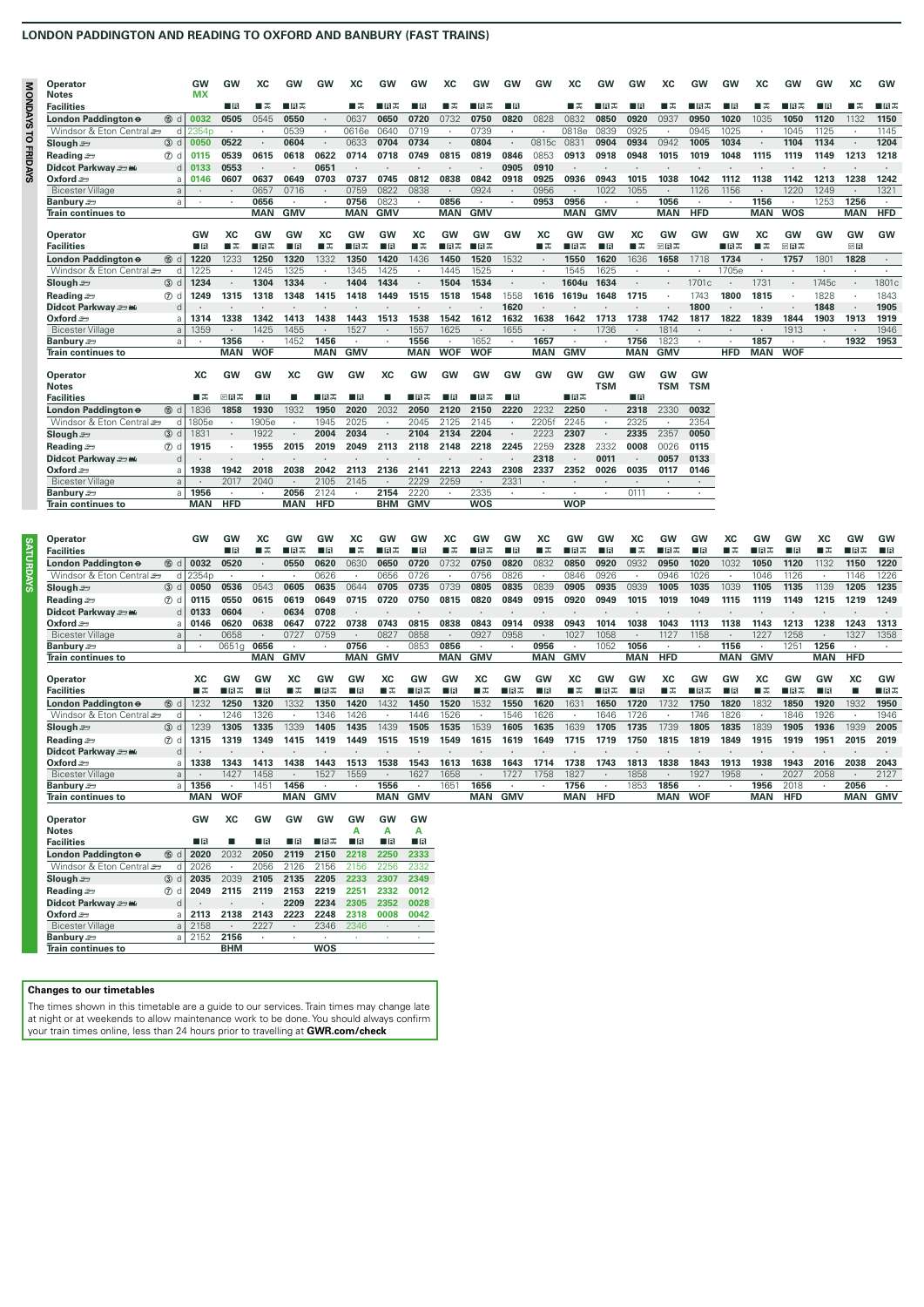## **LONDON PADDINGTON AND READING TO OXFORD AND BANBURY (FAST TRAINS)**

|                                      | GW         | GW                       | <b>GW</b>         |            |                          |           | GW            | XC         | GW                       | GW        |               |            | <b>GW</b>  | GW   |               | GW         |            | GW            | XC            |            |                          | GW            | XC            |
|--------------------------------------|------------|--------------------------|-------------------|------------|--------------------------|-----------|---------------|------------|--------------------------|-----------|---------------|------------|------------|------|---------------|------------|------------|---------------|---------------|------------|--------------------------|---------------|---------------|
| Operator<br><b>Notes</b>             | B          | в                        |                   | xс         | GW                       | GW        |               |            |                          |           | GW            | XC         |            |      | XC            |            | GW         |               |               | GW         | GW                       |               |               |
| <b>Facilities</b>                    | - IR       | ∎⊡ਨ                      | ■■≖               | ∎≖         | ∎в≂                      | l IR      | ∎в≂           | ∎ म        | ∎⊟ਨ                      | - IR      | ∎⊟ਨ           | ∎ ऊ        | ∎в≂        | - IR | ∎≖            | ∎в≂        | - IR       | ∎в≂           | ∎ क्र         | ∎⊟ਨ        | - IR                     | ∎⊟ਨ           | ■品            |
| London Paddington e<br>15 d          | 2333p      | 0737                     | 0837              | 0837       |                          | 0921      | 0942          | 0937       |                          | 1021      | 1046          | 1043       |            | 1121 | 1143          | 1146       | 1220       | 1246          | 1243          |            | 1320                     | 1346          | 1343          |
| Windsor & Eton Central               | d          |                          | 0832              | $\cdot$    |                          | 0922      | 0942          | $\cdot$    |                          | 1022      | 1042          | $\cdot$    |            | 1122 |               | 1142       | 1222       | 1242          |               |            | 1322                     | 1342          | $\cdot$       |
| $\circled{3}$ d<br>Slough s          | 2349p      | 0800                     | 0851              |            | ٠                        | 0935      | 0958          | $\cdot$    |                          | 1035      | 1100          |            |            | 1135 |               | 1200       | 1235       | 1300          |               |            | 1335                     | 1400          |               |
| $\circledcirc$ d<br>Reading $\equiv$ | 0012       | 0819                     | 0909              | 0915       |                          | 0948      | 1011          | 1015       | $\overline{\phantom{0}}$ | 1048      | 1114          | 1115       |            | 1148 | 1215          | 1218       | 1248       | 1314          | 1315          |            | 1348                     | 1414          | 1415          |
| Didcot Parkway and                   | 0028<br>d  | 0838                     | 0930              |            | 0930                     | 1005      | 1030          | $\cdot$    | 1030                     | 1105      | 1130          | $\cdot$    | 1130       | 1205 |               | 1232       | 1305       | 1330          |               | 1330       | 1403                     | 1430          | $\cdot$       |
| Radley                               | d          |                          | $\longrightarrow$ |            |                          | 1011      | $\longmapsto$ |            |                          | 1111      | $\longmapsto$ |            |            | 1211 |               |            | 1314       | $\longmapsto$ |               |            | 1409                     | $\longmapsto$ |               |
| Oxford $\equiv$                      | 0042<br>a  | 0851                     |                   | 0938       | 0943                     | 1020      |               | 1038       | 1040                     | 1120      | $\cdot$       | 1138       | 1143       | 1220 | 1238          | 1245       | 1323       |               | 1338          | 1343       | 1418                     |               | 1438          |
| <b>Bicester Village</b>              | a          | 0929                     |                   |            | 1027                     | 1058      | $\cdot$       | $\cdot$    | 1127                     | 1158      | $\cdot$       | ٠          | 1227       | 1258 | $\cdot$       | 1327       | 1358       | $\cdot$       |               | 1427       | 1458                     |               |               |
| Banbury s                            | a          |                          |                   | 0956       | $\cdot$                  |           |               | 1056       |                          |           |               | 1156       | $\cdot$    |      | 1256          | $\cdot$    |            |               | 1356          | $\cdot$    | 1450h                    |               | 1456          |
| Train continues to                   |            | <b>GMV</b>               | <b>GMV</b>        | <b>MAN</b> | <b>GMV</b>               |           | <b>HFD</b>    | <b>MAN</b> | <b>HFD</b>               |           | <b>GMV</b>    | <b>MAN</b> | <b>GMV</b> |      | <b>MAN</b>    | <b>HFD</b> |            | <b>GMV</b>    | <b>MAN</b>    | <b>GMV</b> |                          | <b>HFD</b>    | <b>MAN</b>    |
|                                      |            |                          |                   |            |                          |           |               |            |                          |           |               |            |            |      |               |            |            |               |               |            |                          |               |               |
| Operator                             | GW         | <b>GW</b>                | GW                | XC         | GW                       | <b>GW</b> | GW            | XC         | GW                       | GW        | GW            | XC         | GW         | GW   | GW            | XC         | GW         | GW            | GW            | XC         | GW                       | GW            | GW            |
| <b>Facilities</b>                    | ∎⊞ऊ        | - IR                     | ∎⊟ਨ               | ∎ ऊ        | ∎в≂                      | l IR      | ∎⊟ਨ           | ∎≂         | ∎⊟ਨ                      | - IR      | ⊞ਸ਼ਨ          | ∎ ऊ        | ∎в≂        | - IR | ∎⊟ਨ           | ■≖         | ∎в≂        | - IR          | ∎в≂           | ∎≖         | ∎⊪ਸ਼ਨ                    | l IR          | ■⊓≂           |
| 15 d<br>London Paddington $\Theta$   |            | 1420                     | 1446              | 1443       |                          | 1520      | 1546          | 1543       |                          | 1620      | 1646          | 1643       |            | 1720 | 1746          | 1743       |            | 1820          | 1846          | 1843       |                          | 1920          | 1946          |
| Windsor & Eton Central               | d          | 1422                     | 1442              |            | ٠                        | 1522      | 1542          | $\cdot$    |                          | 1622      | 1642          |            |            | 1722 | 1742          |            | $\cdot$    | 1822          | 1842          | ٠          |                          | 1902          | 1932          |
| $\circled{3}$ d<br>Slough $\equiv$   |            | 1435                     | 1500              |            | $\cdot$                  | 1535      | 1600          | $\cdot$    |                          | 1635      | 1700          |            |            | 1735 | 1800          |            | $\cdot$    | 1835          | 1900          | $\cdot$    | $\cdot$                  | 1935          | 2000          |
| Reading $\equiv$<br>$(7)$ d          |            | 1448                     | 1514              | 1515       | $\overline{\phantom{0}}$ | 1548      | 1614          | 1615       | $\overline{\phantom{0}}$ | 1648      | 1714          | 1715       |            | 1748 | 1814          | 1815       |            | 1848          | 1914          | 1915       | $\overline{\phantom{0}}$ | 1948          | 2014          |
| Didcot Parkway sow                   | 1430<br>d  | 1503                     | 1530              |            | 1530                     | 1603      | 1630          | $\cdot$    | 1630                     | 1703      | 1731          |            | 1731       | 1803 | 1830          |            | 1830       | 1903          | 1931          | $\bullet$  | 1931                     | 2003          | 2030          |
| Radley                               | d          | 1511                     | $\longmapsto$     |            |                          | 1611      | $\longmapsto$ |            |                          | 1711      | $\longmapsto$ |            |            | 1810 | $\longmapsto$ |            |            | 1910          | $\longmapsto$ |            |                          | 2010          | $\longmapsto$ |
| Oxford $\equiv$                      | 1443<br>a  | 1519                     |                   | 1538       | 1543                     | 1619      |               | 1638       | 1644                     | 1719      | $\cdot$       | 1738       | 1744       | 1818 | $\cdot$       | 1838       | 1843       | 1918          |               | 1938       | 1944                     | 2019          | $\cdot$       |
| <b>Bicester Village</b>              | 1527<br>a  | 1558                     |                   |            | 1627                     | 1658      | $\cdot$       |            | 1727                     | 1758      | $\cdot$       |            | 1827       | 1858 |               |            | 1927       | 1958          |               |            | 2027                     | 2058          | ٠             |
| Banbury s                            | a          | $\cdot$                  |                   | 1556       | $\cdot$                  |           |               | 1656       | 1749h                    | $\sim$    | $\sim$        | 1756       |            | ٠    |               | 1856       | ٠          |               |               | 1956       | $\cdot$                  |               |               |
| Train continues to                   | <b>HFD</b> |                          | <b>GMV</b>        | <b>MAN</b> | <b>GMV</b>               |           | <b>HFD</b>    | <b>MAN</b> | <b>HFD</b>               |           | <b>GMV</b>    | <b>MAN</b> | <b>GMV</b> |      | <b>GMV</b>    | <b>MAN</b> | <b>GMV</b> |               | <b>HFD</b>    | MAN        | <b>HFD</b>               |               | <b>GMV</b>    |
| Operator                             | XC         | GW                       | GW                | XC         | GW                       | GW        | GW            | <b>GW</b>  | GW                       | GW        |               |            |            |      |               |            |            |               |               |            |                          |               |               |
| <b>Notes</b>                         |            |                          |                   |            |                          |           |               |            |                          | <b>MM</b> |               |            |            |      |               |            |            |               |               |            |                          |               |               |
| <b>Facilities</b>                    | п          | ⊞ਸ਼ਨ                     | I R               |            | - IR                     | l R       | ∎⊟ਨ           | 粤          | 粤                        | 母         |               |            |            |      |               |            |            |               |               |            |                          |               |               |
| London Paddington e<br>15 d          | 1943       | $\cdot$                  | 2020              | 2030       | 2046                     | 2119      | 2145          | 2200       | 2258                     | 2333      |               |            |            |      |               |            |            |               |               |            |                          |               |               |
| Windsor & Eton Central               | d          |                          | 2002              |            | 2032                     |           | 2132          | $\cdot$    | 2232f                    | 2332f     |               |            |            |      |               |            |            |               |               |            |                          |               |               |
| $(3)$ d<br>Slough s                  |            |                          | 2035              |            | 2100                     | 2109      | 2159          |            | 2255                     | 0001      |               |            |            |      |               |            |            |               |               |            |                          |               |               |
| $(7)$ d<br>Reading $\equiv$          | 2015       | $\overline{\phantom{0}}$ | 2048              | 2112       | 2115                     | 2148      | 2213          | 2224       | 2337                     | 0019      |               |            |            |      |               |            |            |               |               |            |                          |               |               |
| Didcot Parkway and                   | d          | 2030                     | 2103              |            | 2130                     | 2202      | 2228          | 2245       | 2359                     | 0045      |               |            |            |      |               |            |            |               |               |            |                          |               |               |
| Radley                               | d          |                          | 2110              |            |                          | 2209      |               | 2310       | 0014                     | 0110      |               |            |            |      |               |            |            |               |               |            |                          |               |               |
| Oxford $\equiv$                      | 2038<br>a  | 2043                     | 2120              | 2133       | 2142                     | 2217      | 2241          | 2325       | 0029                     | 0125      |               |            |            |      |               |            |            |               |               |            |                          |               |               |
| <b>Bicester Village</b>              | a          | ٠                        |                   | 2158       | 2227                     |           | 2346          | $\cdot$    |                          |           |               |            |            |      |               |            |            |               |               |            |                          |               |               |
| Banbury s                            | 2056<br>a  |                          |                   | 2153       |                          |           |               |            |                          |           |               |            |            |      |               |            |            |               |               |            |                          |               |               |
| <b>Train continues to</b>            | <b>MAN</b> | <b>GMV</b>               |                   | <b>BHM</b> | <b>WOS</b>               |           | <b>WOS</b>    |            |                          |           |               |            |            |      |               |            |            |               |               |            |                          |               |               |

## **Changes to our timetables**

The times shown in this timetable are a guide to our services. Train times may change late<br>at night or at weekends to allow maintenance work to be done. You should always confirm<br>your train times online, less than 24 hours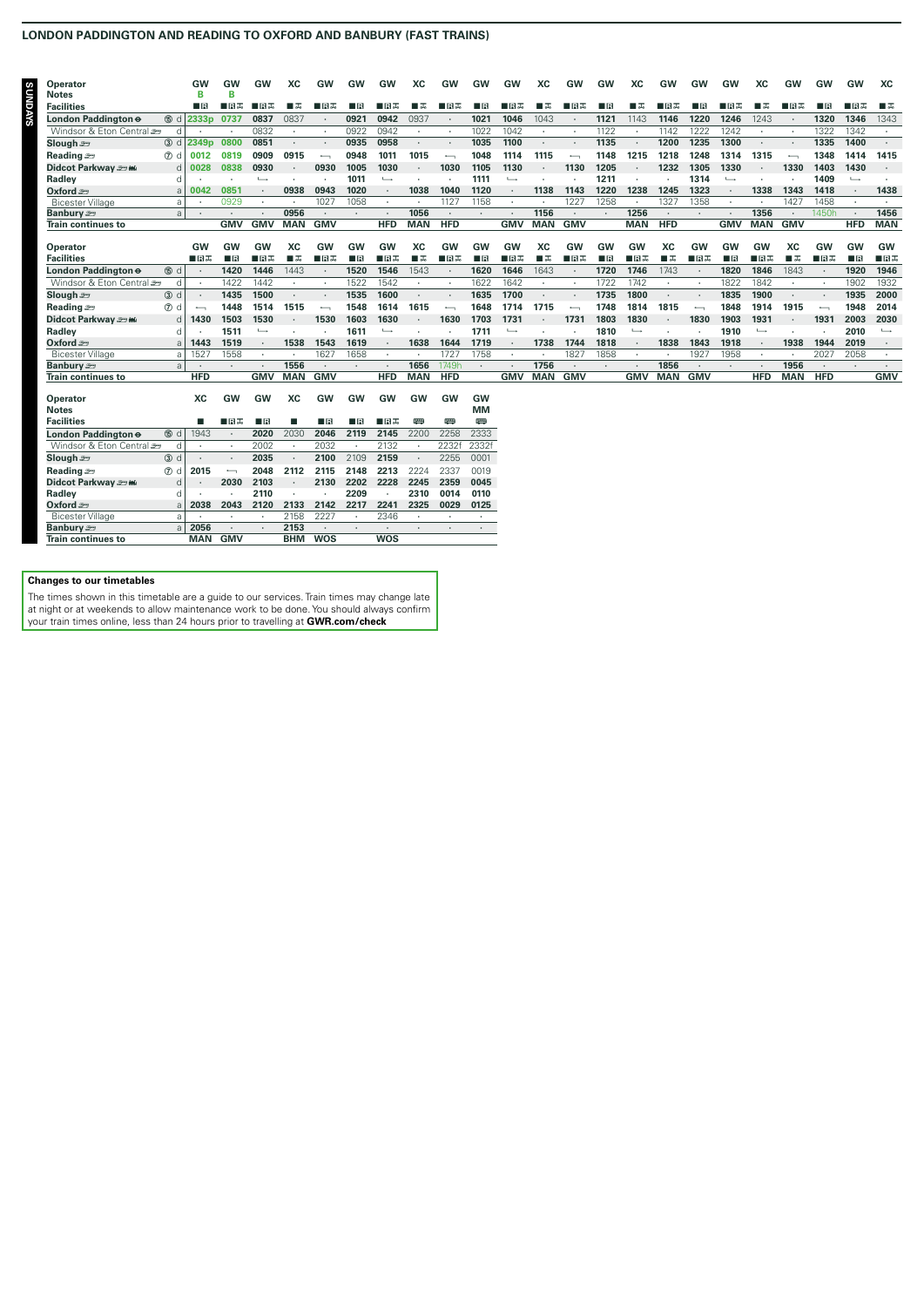## **BANBURY AND OXFORD TO READING AND LONDON PADDINGTON (FAST TRAINS)**

|                  | Operator                                                         | GW               | GW               | GW                   | GW              | GW           | GW              | GW                           | GW                           | GW              | GW                   | GW           | GW                   | XC            | GW              | GW                 | GW                   | GW                   | XC              | GW              | GW                 | XC                 | GW              | GW                   |
|------------------|------------------------------------------------------------------|------------------|------------------|----------------------|-----------------|--------------|-----------------|------------------------------|------------------------------|-----------------|----------------------|--------------|----------------------|---------------|-----------------|--------------------|----------------------|----------------------|-----------------|-----------------|--------------------|--------------------|-----------------|----------------------|
| <b>SAVONOM</b>   | <b>Notes</b><br><b>Facilities</b>                                | <b>MO</b><br>四   | <b>MX</b><br>∎в≂ | <b>MX</b>            | <b>MO</b><br>t  | <b>MX</b>    | - IR            |                              | - IR                         |                 | ∎⊞ऊ                  | ∎⊡ਨ          | - IR                 | ■≖            | ∎⊟ਨ             | ΠR                 | ∎⊟ਨ                  |                      | ∎≖              | ∎⊟ਨ             | ΠR                 | ■≖                 | ∎⊓ਸ਼ਨ           |                      |
|                  | d<br>Banbury som                                                 |                  |                  | 0003                 |                 | ÷            |                 |                              |                              | $\cdot$         |                      | 0606         | $\ddot{\phantom{0}}$ | 0655          |                 |                    |                      | 0728                 | 0756            |                 |                    | 0855               |                 | $\epsilon$           |
|                  | <sub>d</sub><br><b>Bicester Village</b>                          | 323p             | 2345p            | ×                    |                 |              |                 |                              |                              | ٠               | 0551                 | 0625         |                      |               |                 | 0710               |                      |                      | 0747            | 0806            | 0838               |                    | 0902            | $\cdot$              |
| $\ddot{a}$       | Oxford $\equiv$<br>d                                             | 0005             | 0011             | 0045                 | 0335            | 0354         | 0520            | 0540                         | 0600                         | 0604            | 0632                 | 0648         | 0707                 | 0716          | 0732            | 0742               | 0753                 | 0758                 | 0816            | 0849            | 0902               | 0916               | 0932            | 0936                 |
| <b>FRIDAYS</b>   | Didcot Parkway<br>a                                              | 0030             | 0022             | 0101                 | 0400            | 0406         | 0532            | 0555                         | 0612                         | 0623            |                      |              | 0719                 |               |                 | 0755               |                      | 0815                 |                 | ٠               |                    | ×                  |                 | 0951                 |
|                  | Reading <i>s</i> ⊟<br>$\circledcirc$ a                           | 0050             | 0041             | 0128                 | 0438            | 0438         | 0546            | 0625                         | 0628                         | 0648            | 0653                 | 0709         | 0733                 | 0743          | 0754            | 0809               | 0814                 | 0839                 | 0846            | 0911            | 0924               | 0940               | 0955            | 1014                 |
|                  | @a<br>Slough $\equiv$<br>Windsor & Eton Central<br>$\mathsf{a}$  | 0116<br>×        | 0057<br>×        | 0243<br>×            | 0531<br>$\sim$  | 0531<br>×,   | 0606<br>0632    | $\epsilon$<br>$\cdot$        | 0651<br>0716                 | 0718<br>$\cdot$ | 0722<br>0736k        | 0749         | 0801<br>0815k        | 0819<br>0836k | 0831<br>$\cdot$ | $\cdot$<br>$\cdot$ | 0848<br>0902k        | $\cdot$<br>$\cdot$   | 0920<br>0942k   | 0950<br>1002k   | 0959<br>$\cdot$    | $\cdot$<br>$\cdot$ | 1009<br>1022    | $\epsilon$<br>$\sim$ |
|                  | London Paddington $\Theta$<br>⑮ a                                | 0143             | 0117             | 0312                 | 0605            | 0605         | 0622            | 0654                         | 0706                         | 0716            | 0724                 | 0738         | 0806                 | 0816          | 0824            | 0837               | 0842                 | 0908                 | 0924            | 0938            | 0952               | 1014               | 1024            | 1042                 |
|                  | <b>Train continues to</b>                                        |                  |                  |                      |                 |              |                 |                              |                              |                 |                      |              |                      | <b>BMH</b>    |                 |                    |                      |                      | <b>BMH</b>      |                 |                    |                    |                 |                      |
|                  |                                                                  |                  |                  |                      |                 |              |                 |                              |                              |                 |                      |              |                      |               |                 |                    |                      |                      |                 |                 |                    |                    |                 |                      |
|                  | Operator                                                         | GW               | GW               | XC                   | GW              | GW           | GW              | GW                           | XC                           | GW              | GW                   | GW           | GW                   | XC            | GW              | GW                 | GW                   | XC                   | GW              | GW              | GW                 | GW                 | XC              | GW                   |
|                  | <b>Facilities</b><br>$\mathsf{d}$                                | $\blacksquare$ R |                  | ■ऊ                   | ■⊓≂             |              | – R             |                              | ∎ѫ                           | ■੩≂             |                      | - IR         |                      | ∎≂            | ■੩≂             |                    | - IR                 | ∎ क्र                | ∎⊞क्र           |                 | I R                |                    | ■ऊ              | ■⊓⊼                  |
|                  | Banbury son<br>d<br><b>Bicester Village</b>                      | 0934             | $\cdot$          | 0955<br>٠            | 0956            | 1008<br>٠    | $\cdot$<br>1023 | $\epsilon$<br>$\blacksquare$ | 1055<br>1054                 |                 | $\epsilon$           |              | $\cdot$<br>$\cdot$   | 1155<br>1142  | $\cdot$<br>1155 | $\cdot$<br>$\cdot$ | 1239                 | 1255                 | 1257            | 1307            | $\cdot$<br>1334    | $\cdot$            | 1355            | $\epsilon$<br>1355   |
|                  | Oxford $\equiv$<br>d                                             | 0959             | 1003             | 1016                 | 1032            | 1037         | 1102            | 1106                         | 1116                         | 1132            | 1137                 | 1202         | 1207                 | 1216          | 1232            | 1237               | 1302                 | 1316                 | 1332            | 1337            | 1402               | 1406               | 1416            | 1432                 |
|                  | Didcot Parkway = Mi<br>a                                         | $\cdot$          | 1022             | ٠                    |                 | 1049         | $\cdot$         | 1123                         | $\cdot$                      | $\cdot$         | 1151                 | $\cdot$      | 1222                 |               | $\cdot$         | 1249               | $\cdot$              | $\ddot{\phantom{a}}$ | $\cdot$         | 1349            | $\cdot$            | 1423               |                 | $\cdot$              |
|                  | $\circledcirc$ a<br>Reading                                      | 1023             | 1040             | 1044                 | 1054            | 1109         | 1124            | 1140                         | 1141                         | 1155            | 1209                 | 1224         | 1240                 | 1242          | 1254            | 1309               | 1324                 | 1341                 | 1355            | 1409            | 1424               | 1440               | 1441            | 1455                 |
|                  | @a<br>Slough ≞∋                                                  | 1038             | $\cdot$          | $\cdot$              | 1108            | $\cdot$      | 1138            | $\cdot$                      | $\cdot$                      | 1209            | $\cdot$              | 1238         | $\cdot$              |               | 1308            | $\cdot$            | 1338                 | $\ddot{\phantom{a}}$ | 1409            | $\cdot$         | 1438               | $\cdot$            | $\cdot$         | 1509                 |
|                  | Windsor & Eton Central<br>$\rm{a}$<br>⑮ a                        | 1102<br>1054     | $\cdot$<br>1108  | $\cdot$<br>$\cdot$   | 1122<br>1124    | 1136         | 1202<br>1154    | 1208                         | ÷,<br>1212                   | 1222<br>1224    | $\epsilon$<br>1238   | 1302<br>1254 | $\epsilon$<br>1306   | $\epsilon$    | 1322<br>1324    | $\cdot$<br>1337    | 1402<br>1354         | $\cdot$<br>1414      | 1422<br>1424    | $\cdot$<br>1436 | 1502<br>1454       | $\cdot$<br>1508    | $\cdot$<br>1512 | 1522<br>1524         |
|                  | London Paddington $\Theta$<br><b>Train continues to</b>          |                  |                  | <b>BMH</b>           |                 |              |                 |                              |                              |                 |                      |              |                      | <b>BMH</b>    |                 |                    |                      |                      |                 |                 |                    |                    | <b>BMH</b>      |                      |
|                  |                                                                  |                  |                  |                      |                 |              |                 |                              |                              |                 |                      |              |                      |               |                 |                    |                      |                      |                 |                 |                    |                    |                 |                      |
|                  | Operator                                                         | GW               | GW               | XC                   | GW              | GW           | GW              | ХC                           | GW                           | GW              | XC                   | GW           | GW                   | XC            | GW              | <b>GW</b>          | GW                   | XC                   | GW              | GW              | XC                 | GW                 | GW              | GW                   |
|                  | <b>Facilities</b>                                                |                  | - IR             | ■ ऊ                  | ∎⊞ऊ             |              | – R             | ∎ ऊ                          | ■⊞क्र                        | - IR            | ∎∓                   | ∎⊡⊼          | I R                  | ∎∓            | ∎⊓ਡ             |                    | ∎в≂                  | ∎ ऊ                  | ∎в≂             | - IR            | ∎ क्र              | ■੩ਨ                |                 | $\blacksquare$ R     |
|                  | d<br><b>Banbury</b> <i>s</i><br>d<br><b>Bicester Village</b>     | $\cdot$<br>٠     | 1434             | 1456<br>٠            |                 | 1507<br>1454 | 1540            | 1555<br>$\cdot$              | $\cdot$<br>1555              | $\cdot$<br>1639 | 1655                 | 1703         | 1718<br>$\cdot$      | 1755<br>1740  | $\cdot$         | $\cdot$<br>1810    | 1840                 | 1855<br>$\cdot$      | 1905            | 1944<br>1943    | 1955<br>$\cdot$    | ٠<br>×,            | 2007<br>$\cdot$ | $\cdot$<br>2023      |
|                  | d<br>Oxford $\equiv$                                             | 1437             | 1503             | 1516                 | 1532            | 1536         | 1602            | 1616                         | 1631                         | 1701            | 1716                 | 1732         | 1802                 | 1816          | 1832            | 1835               | 1902                 | 1916                 | 1932            | 2006            | 2018               | 2032               | 2037            | 2102                 |
|                  | Didcot Parkway = Wi<br>a                                         | 1449             | $\cdot$          | ٠                    |                 | 1550         | $\cdot$         |                              | ٠                            | $\cdot$         |                      | $\cdot$      | $\cdot$              |               | ٠               | 1852               | ٠                    | $\cdot$              | ٠               | $\cdot$         | $\cdot$            |                    | 2049            | $\sim$               |
|                  | Reading<br>$\circledcirc$ a                                      | 1509             | 1525             | 1541                 | 1553            | 1609         | 1624            | 1641                         | 1654                         | 1724            | 1741                 | 1756         | 1826                 | 1843          | 1857            | 1910               | 1925                 | 1941                 | 1954            | 2028            | 2043               | 2053               | 2109            | 2124                 |
|                  | Slough $\equiv$<br>@a                                            |                  | 1539             | ٠                    | 1607            |              | 1638            | $\blacksquare$               | 1708                         | 1738            |                      | 1811         | 1842                 |               | 1911            | $\cdot$            | 1939                 | ٠                    | 2009            | 2042            |                    | 2107               |                 | 2138                 |
|                  | Windsor & Eton Central<br>$\rm{a}$<br>London Paddington e<br>⑮ a | $\cdot$<br>1536  | 1602<br>1554     | $\cdot$<br>1614      | 1622<br>1622    | ÷,<br>1639   | 1702<br>1655    | $\cdot$<br>$\blacksquare$    | 1722<br>1724                 | 1802<br>1757    | $\cdot$<br>1824      | 1822<br>1829 | 1902<br>1859         | 1924          | 1922<br>1927    | $\cdot$<br>1939    | 2002<br>1954         | $\cdot$<br>2015      | 2022<br>2024    | 2102<br>2059    | $\cdot$<br>$\cdot$ | 2122<br>2124       | 2134            | 2202<br>2154         |
|                  | <b>Train continues to</b>                                        |                  |                  |                      |                 |              |                 | <b>BMH</b>                   |                              |                 | <b>BMH</b>           |              |                      |               |                 |                    |                      | BMH                  |                 |                 |                    |                    |                 |                      |
|                  |                                                                  |                  |                  |                      |                 |              |                 |                              |                              |                 |                      |              |                      |               |                 |                    |                      |                      |                 |                 |                    |                    |                 |                      |
|                  | Operator                                                         | XC               | GW               | GW                   | ХC              | GW           | GW              | XC                           | GW                           | GW              |                      |              |                      |               |                 |                    |                      |                      |                 |                 |                    |                    |                 |                      |
|                  | <b>Notes</b>                                                     |                  |                  |                      |                 |              |                 |                              | <b>TSM</b>                   | <b>TSM</b>      |                      |              |                      |               |                 |                    |                      |                      |                 |                 |                    |                    |                 |                      |
|                  | <b>Facilities</b><br><b>Banbury</b><br>d                         | ∎ѫ<br>2054       | ■⊞ᠼ              | - IR<br>$\cdot$      | П<br>2155       | ■日美<br>٠     | 2232            | п<br>2255                    | ■⊓≂<br>$\ddot{\phantom{a}}$  | 0003            |                      |              |                      |               |                 |                    |                      |                      |                 |                 |                    |                    |                 |                      |
|                  | <b>Bicester Village</b><br>d                                     | 2047             |                  | 2133                 |                 |              | 2235            |                              | 2345                         | 0017            |                      |              |                      |               |                 |                    |                      |                      |                 |                 |                    |                    |                 |                      |
|                  | Oxford $\equiv$<br>d                                             | 2116             | 2132             | 2202                 | 2216            | 2232         | 2305            | 2316                         | 0011                         | 0045            |                      |              |                      |               |                 |                    |                      |                      |                 |                 |                    |                    |                 |                      |
|                  | Didcot Parkway = Mi<br>a                                         |                  |                  |                      |                 | 2245         | 2317            |                              | 0022                         | 0101            |                      |              |                      |               |                 |                    |                      |                      |                 |                 |                    |                    |                 |                      |
|                  |                                                                  |                  |                  |                      |                 |              |                 |                              |                              |                 |                      |              |                      |               |                 |                    |                      |                      |                 |                 |                    |                    |                 |                      |
|                  | Reading<br>$\circledcirc$ a                                      | 2141             | 2153             | 2225                 | 2241            | 2259         | 2335            | 2350                         | 0041                         | 0128            |                      |              |                      |               |                 |                    |                      |                      |                 |                 |                    |                    |                 |                      |
|                  | $\circled{3}$<br>Slough $\equiv$<br>a<br>$\overline{a}$          | $\cdot$          | 2207             | 2238                 | 2320<br>$\sim$  | 2325         | 2357<br>$\cdot$ | 0042<br>$\cdot$              | 0057                         | 0243n           |                      |              |                      |               |                 |                    |                      |                      |                 |                 |                    |                    |                 |                      |
|                  | Windsor & Eton Central<br>London Paddington $\Theta$<br>⑮ a      | $\cdot$          | 2222<br>2224     | 2302<br>2254         | $\cdot$         | 2346<br>2349 | 0020            | $\sim$                       |                              | 0117m 0312n     |                      |              |                      |               |                 |                    |                      |                      |                 |                 |                    |                    |                 |                      |
|                  | <b>Train continues to</b>                                        | <b>BMH</b>       |                  |                      | SOU             |              |                 |                              |                              |                 |                      |              |                      |               |                 |                    |                      |                      |                 |                 |                    |                    |                 |                      |
|                  |                                                                  |                  |                  |                      |                 |              |                 |                              |                              |                 |                      |              |                      |               |                 |                    |                      |                      |                 |                 |                    |                    |                 |                      |
|                  |                                                                  |                  |                  |                      |                 |              |                 |                              |                              |                 |                      |              |                      |               |                 |                    |                      |                      |                 |                 |                    |                    |                 |                      |
|                  | Operator                                                         | GW               | GW               | GW                   | GW              | GW           | GW              | GW                           | GW                           | XC              | GW                   | GW           | GW                   | XC            | GW              | <b>GW</b>          | GW                   | XC                   | GW              | GW              | GW                 | GW                 | XC              | GW                   |
|                  | <b>Facilities</b><br>d<br>Banbury son                            | ■⊡⊼              | 0003             | $\cdot$              | – R             | ٠            | – R             | $\epsilon$                   | - IR                         | ■≖<br>0655      | - IR                 | 0704         | - IR                 | ∎ क्र<br>0755 | ■⊪≂<br>$\cdot$  | $\cdot$            | - IR                 | ■ऊ<br>0855           | ∎в≂<br>$\cdot$  | 0909            | ∎в≂                | $\blacksquare$ R   | ■≖<br>0955      | ■⊓⊼<br>$\sim$        |
|                  | d<br><b>Bicester Village</b>                                     | 2345p            | 0017             | $\cdot$              | $\cdot$         | $\cdot$      | $\cdot$         | $\cdot$                      | $\cdot$                      | $\cdot$         | 0655                 | $\cdot$      | 0734                 | 0750          |                 | $\cdot$            | 0823                 | 0847                 | $\cdot$         | $\cdot$         | 0923               | ٠                  | 0950            | $\sim$               |
| <b>SYADRDAYS</b> | d<br>Oxford $\equiv$                                             | 0011             | 0045             | 0515                 | 0550            | 0607         | 0632            | 0640                         | 0702                         | 0716            | 0732                 | 0737         | 0802                 | 0816          | 0832            | 0839               | 0902                 | 0916                 | 0932            | 0937            | 0948               | 1002               | 1016            | 1032                 |
|                  | Didcot Parkway <i>s</i><br>a                                     | 0022             | 0101             | 0533                 | 0602            | 0626         |                 | 0653                         |                              |                 |                      | 0750         | $\cdot$              |               |                 | 0853               |                      | $\cdot$              |                 | 0949            | $\cdot$            |                    |                 | $\cdot$              |
|                  | $\circledcirc$ a<br>Reading                                      | 0041             | 0128             | 0612                 | 0617            | 0648         | 0655            | 0711                         | 0725                         | 0742            | 0754                 | 0810         | 0825                 | 0839          | 0854            | 0916               | 0925                 | 0940                 | 0954            | 1010            | 1014               | 1025               | 1041            | 1054                 |
|                  | Slough $\equiv$<br>③ a<br>Windsor & Eton Central<br>$\mathsf a$  | 0057<br>$\cdot$  | $\cdot$          |                      | 0631<br>0652    | $\cdot$      | 0709<br>0722    | $\epsilon$                   | 0738<br>0752                 | $\cdot$         | 0807<br>0822         |              | 0838<br>0902         | $\cdot$       | 0908<br>0922    | $\cdot$            | 0939<br>1002         | $\cdot$              | 1007<br>1022    | $\cdot$         | $\cdot$            | 1038<br>1102       | $\cdot$         | 1107<br>1122         |
|                  | London Paddington $\Theta$<br>⑮ a                                | 0120             | $\cdot$          | $\ddot{\phantom{a}}$ | 0649            | 0714         | 0724            | 0737                         | 0754                         | $\cdot$         | 0824                 | 0839         | 0853                 | 0912          | 0924            | 0942               | 0954                 | 1012                 | 1024            | 1036            | 1039               | 1054               | 1111            | 1124                 |
|                  | Train continues to                                               |                  |                  |                      |                 |              |                 |                              |                              |                 |                      |              |                      | <b>BMH</b>    |                 |                    |                      |                      |                 |                 |                    |                    | <b>BMH</b>      |                      |
|                  |                                                                  |                  |                  |                      |                 |              |                 |                              |                              |                 |                      |              |                      |               |                 |                    |                      |                      |                 |                 |                    |                    |                 |                      |
|                  | Operator                                                         | GW               | GW<br>- IR       | XC                   | GW              | GW           | GW              | ХC                           | GW                           | GW              | GW<br>l IR           | XC           | GW                   | GW            | GW<br>- IR      | XC                 | GW                   | GW                   | GW              | ХC              | GW                 | GW                 | GW              | XC                   |
|                  | <b>Facilities</b><br>$\mathsf{d}$<br>Banbury s                   | $\cdot$          | $\cdot$          | ■ऊ<br>1055           | ■日素<br>$\cdot$  | 1108         | - IR<br>$\cdot$ | ∎ क्र<br>1155                | ■⊓≂<br>$\cdot$               | $\cdot$         |                      | ■≖<br>1255   | ∎в≂<br>$\epsilon$    | 1308          | $\cdot$         | ∎ѫ<br>1355         | ∎⊞ऊ<br>$\cdot$       | $\cdot$              | ΠR              | ■≖<br>1456      | ∎⊪क<br>$\cdot$     | 1503               | - R<br>$\cdot$  | ∎ѫ<br>1555           |
|                  | <b>Bicester Village</b><br>d                                     | $\cdot$          | 1023             | 1050                 | $\cdot$         | ٠            | 1123            | 1150                         | $\cdot$                      | ٠               | 1223                 | 1250         | $\cdot$              |               | 1323            | 1350               | ٠                    | $\cdot$              | 1423            | 1450            | $\cdot$            | ٠                  | 1523            | 1550                 |
|                  | Oxford $\equiv$<br>d                                             | 1037             | 1101             | 1116                 | 1132            | 1137         | 1202            | 1216                         | 1232                         | 1237            | 1301                 | 1316         | 1332                 | 1337          | 1402            | 1416               | 1431                 | 1437                 | 1502            | 1516            | 1531               | 1537               | 1602            | 1616                 |
|                  | Didcot Parkway = Mi<br>a                                         | 1050             | $\cdot$          | ٠                    |                 | 1150         | $\cdot$         | $\cdot$                      | $\cdot$                      | 1250            | $\cdot$              | $\cdot$      | $\blacksquare$       | 1350          | $\cdot$         | $\cdot$            | $\cdot$              | 1451                 | $\cdot$         | $\cdot$         | $\cdot$            | 1551               | $\cdot$         | $\sim$               |
|                  | $^\circledR$<br>Reading<br>a                                     | 1110<br>$\cdot$  | 1124             | 1139<br>$\cdot$      | 1154<br>1208    | 1210         | 1225            | 1239<br>$\cdot$              | 1254<br>1308                 | 1310<br>$\cdot$ | 1326                 | 1339<br>٠    | 1354                 | 1410          | 1425            | 1440<br>$\cdot$    | 1453<br>1507         | 1510<br>$\cdot$      | 1525            | 1540<br>$\cdot$ | 1553               | 1610<br>$\cdot$    | 1625            | 1639<br>$\epsilon$   |
|                  | Slough $\equiv$<br>@a<br>Windsor & Eton Central<br>$\rm{a}$      | $\cdot$          | 1138<br>1202     | $\cdot$              | 1222            | $\cdot$      | 1238<br>1302    | $\cdot$                      | 1322                         | $\cdot$         | 1339<br>1402         | $\cdot$      | 1407<br>1422         | $\cdot$       | 1438<br>1502    | $\cdot$            | 1522                 | $\cdot$              | 1538<br>1602    | $\cdot$         | 1609<br>1622       | ä,                 | 1638<br>1702    | $\sim$               |
|                  | London Paddington e<br>⑮ a                                       | 1137             | 1154             | 1211                 | 1224            | 1237         | 1254            | 1311                         | 1324                         | 1337            | 1354                 | 1411         | 1424                 | 1437          | 1454            | 1512               | 1522                 | 1537                 | 1554            | 1613            | 1624               | 1635               | 1654            | 1712                 |
|                  | Train continues to                                               |                  |                  |                      |                 |              |                 | <b>BMH</b>                   |                              |                 |                      |              |                      |               |                 | <b>BMH</b>         |                      |                      |                 |                 |                    |                    |                 | <b>BMH</b>           |
|                  |                                                                  |                  |                  |                      |                 |              |                 |                              |                              |                 |                      |              |                      |               |                 |                    |                      |                      |                 |                 |                    |                    |                 |                      |
|                  | Operator<br><b>Facilities</b>                                    | GW<br>∎⊞क्र      | GW               | GW<br>- IR           | XC<br>∎≖        | GW<br>∎⊞ऊ    | GW              | GW<br>- IR                   | ХC<br>■≖                     | GW<br>■⊟ਨ       | <b>GW</b>            | GW<br>- IR   | ХC<br>∎ म            | GW<br>■⊓≂     | GW              | GW<br>ΠR           | ХC<br>■≖             | GW<br>■⊓∓            | GW              | GW<br>– R       | XC<br>∎ѫ           | GW<br>∎в≂          | GW              | <b>GW</b><br>- IR    |
|                  | <b>Banbury</b><br>d                                              | $\cdot$          | $\cdot$          | ÷,                   | 1655            | $\epsilon$   | 1708            |                              | 1755                         | $\cdot$         | $\cdot$              |              | 1855                 | $\cdot$       | 1908            | $\cdot$            | 1955                 | $\cdot$              | $\cdot$         |                 | 2055               | $\epsilon$         | $\cdot$         | $\sim$               |
|                  | <b>Bicester Village</b><br>d                                     | $\cdot$          | $\cdot$          | 1623                 | 1650            | $\cdot$      | $\cdot$         | 1723                         | 1750                         | $\cdot$         | $\cdot$              | 1823         | 1850                 | $\cdot$       | $\cdot$         | 1923               | 1950                 | $\cdot$              | $\cdot$         | 2022            | 2050               | $\cdot$            | $\cdot$         | 2123                 |
|                  | Oxford $\equiv$<br>d                                             | 1632             | 1637             | 1702                 | 1716            | 1732         | 1736            | 1802                         | 1816                         | 1832            | 1837                 | 1902         | 1916                 | 1932          | 1937            | 2002               | 2016<br>$\cdot$      | 2032                 | 2037            | 2102            | 2116               | 2132               | 2137            | 2200                 |
|                  | Didcot Parkway = Mi<br>a                                         | $\cdot$          | 1650             | ٠                    |                 |              | 1750            | $\epsilon$                   | ٠                            | $\cdot$         | 1850                 | $\cdot$      | $\sim$               |               | 1950            | $\cdot$            |                      |                      | 2050            | ٠               |                    |                    | 2150            | 2212                 |
|                  | Reading<br>$\circledcirc$ a<br>Slough $\equiv$<br>@a             | 1654<br>1707     | 1710<br>$\cdot$  | 1725<br>1738         | 1740<br>$\cdot$ | 1754<br>1807 | 1810<br>$\cdot$ | 1825<br>1839                 | 1841<br>$\ddot{\phantom{a}}$ | 1854<br>1907    | 1910<br>$\mathbf{r}$ | 1926<br>1939 | 1940<br>$\cdot$      | 1954<br>2007  | 2010<br>$\cdot$ | 2025<br>2039       | 2039<br>$\mathbf{r}$ | 2054<br>2107         | 2110<br>$\cdot$ | 2125<br>2138    | 2139<br>$\cdot$    | 2154<br>2207       | 2209<br>2244i   | 2229<br>2254         |
|                  | Windsor & Eton Central<br>$\rm{a}$                               | 1722             |                  | 1802                 | $\cdot$         | 1822         | $\cdot$         | 1902                         | $\cdot$                      | 1922            | $\epsilon$           | 2002         | $\epsilon$           | 2022          | $\cdot$         | 2052               | $\cdot$              | 2122                 |                 | 2152            | $\cdot$            | 2220               |                 | 2328                 |
|                  | London Paddington e<br>⑮ a                                       | 1722             | 1737             | 1754                 | 1811            | 1824         | 1837            | 1854                         | 1913                         | 1924            | 1937                 | 1954         | 2011                 | 2024          | 2035            | 2054               | 2111                 | 2124                 | 2137            | 2153            | 2216               | 2224               | 2239            | 2314                 |
|                  | Train continues to                                               |                  |                  |                      |                 |              |                 |                              | <b>BMH</b>                   |                 |                      |              |                      |               |                 |                    | <b>BMH</b>           |                      |                 |                 | <b>BMH</b>         |                    |                 |                      |

| <b>Operator</b><br><b>Notes</b> |             |   | XC    | GW       | GW<br>А | GW<br>А |
|---------------------------------|-------------|---|-------|----------|---------|---------|
| <b>Facilities</b>               |             |   |       | ∎⊓त्रक्र | - IRI   |         |
| Banbury s                       |             | d | 2155  | ٠        | 2208    | ٠       |
| <b>Bicester Village</b>         |             | d | 2150  | ٠        | 2223    | ٠       |
| Oxford $\equiv$                 |             | d | 2216  | 2236     | 2305    | 2310    |
| Didcot Parkway som              |             | a | ٠     | 2248     | 2318    | 2330    |
| Reading                         | $\circled7$ | a | 2241  | 2304     | 2335    | 2352    |
| Slough $\equiv$                 | 3           | a | 2314  | 2321     | 2359    | 0011    |
| Windsor & Eton Central          |             | a | 2328k | 2358     | ٠       | ٠       |
| London Paddington $\Theta$      | ௫           | a | ٠     | 2340     | 0020    | 0037    |
| <b>Train continues to</b>       |             |   | sou   |          |         |         |

# **Changes to our timetables**

The times shown in this timetable are a guide to our services. Train times may change late<br>at night or at weekends to allow maintenance work to be done. You should always confirm<br>your train times online, less than 24 hours